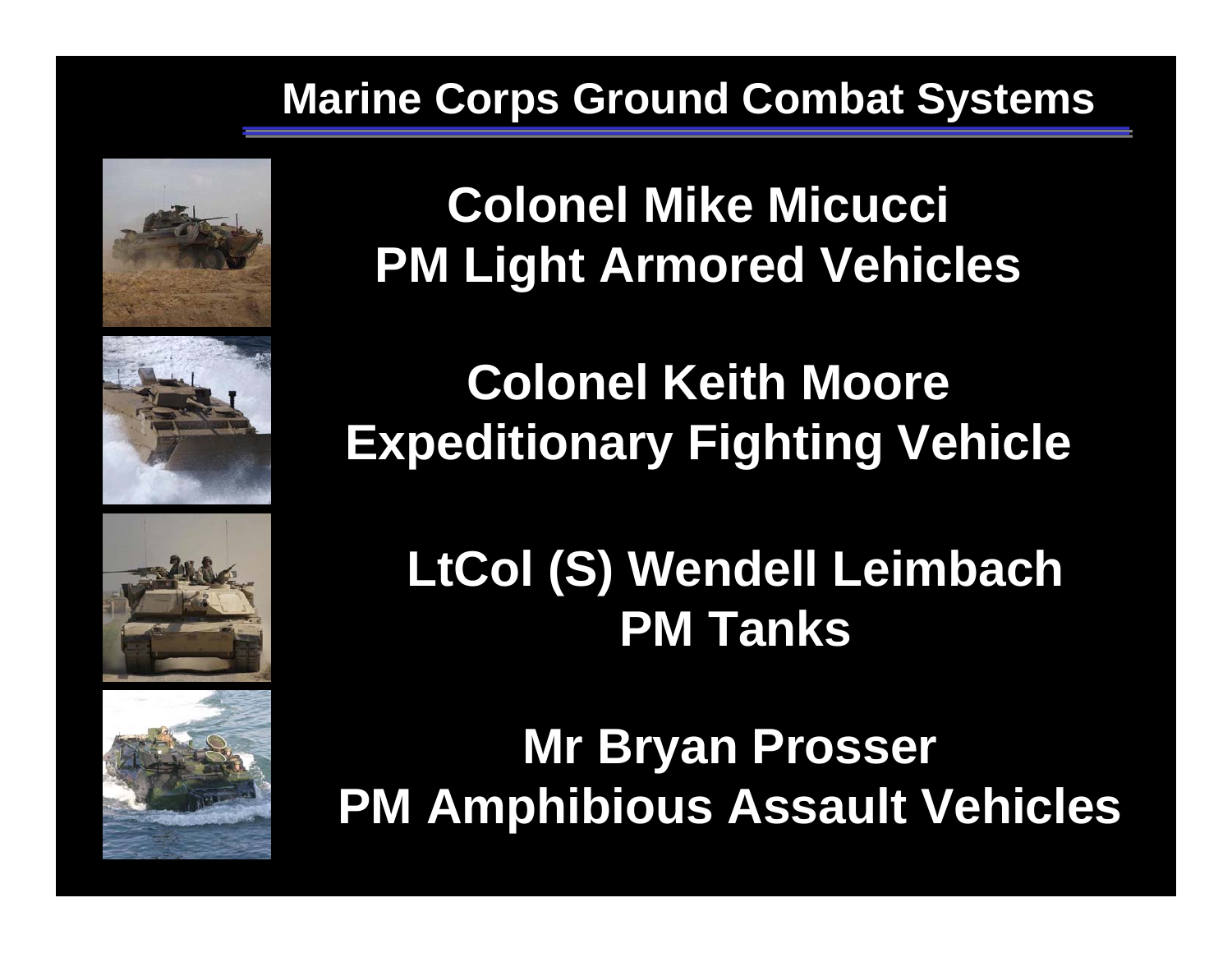

## PEO LAND SYSTEMS – MARINE CORPS

MISSION: To devote full time attention to the Marines Corps Weapons Systems development and life cycle planning for assigned programs while maximizing the support of Marine Corps Systems Command in order to fully satisfy Warfighter requirements.





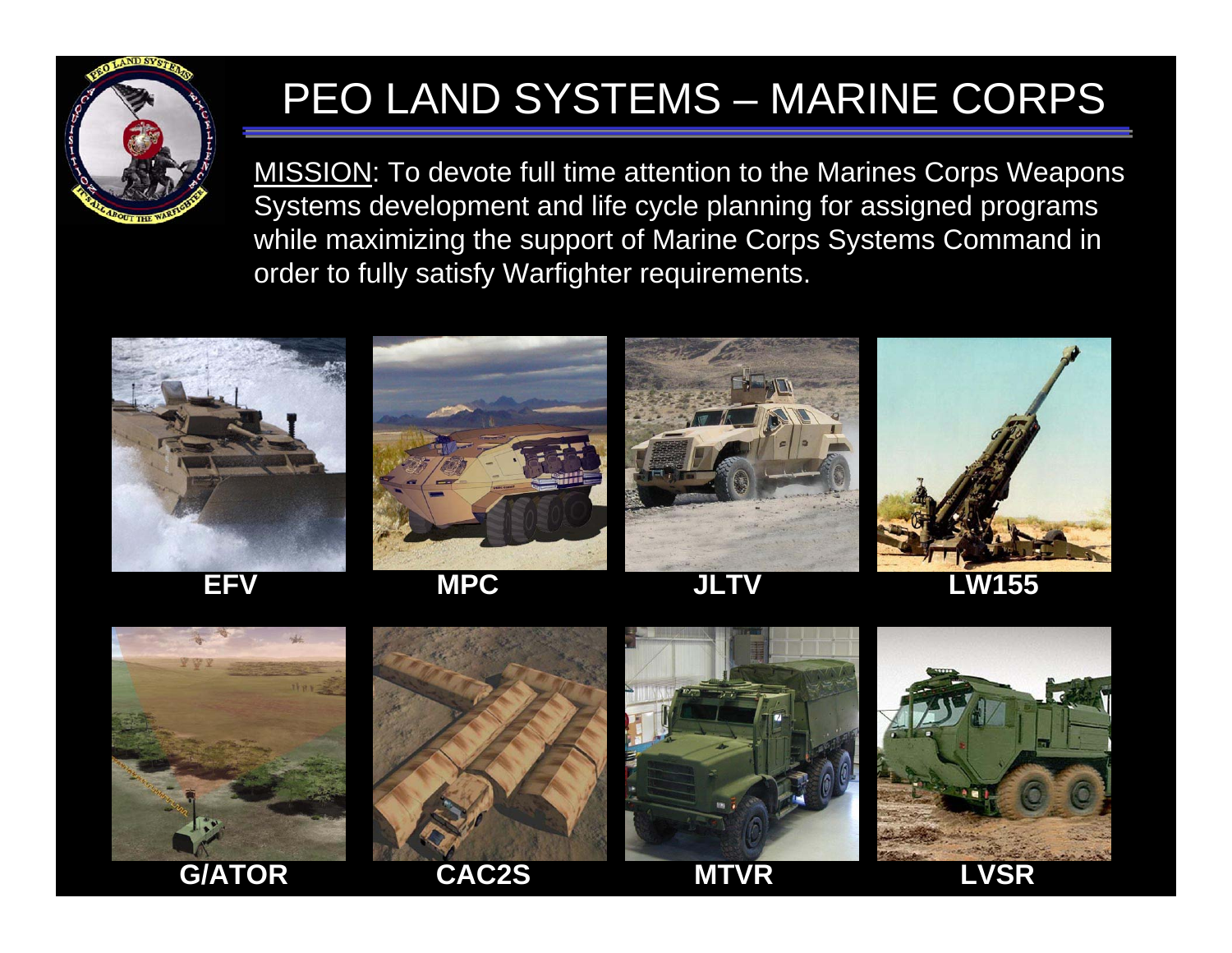



## **PM LAV "ONGOING" CURRENT CAPABILITY IMPROVEMENTS AND "FUTURE" CAPABILITY NEEDS**



*Col Mike Micucci, USMC – PM LAV Oct 07*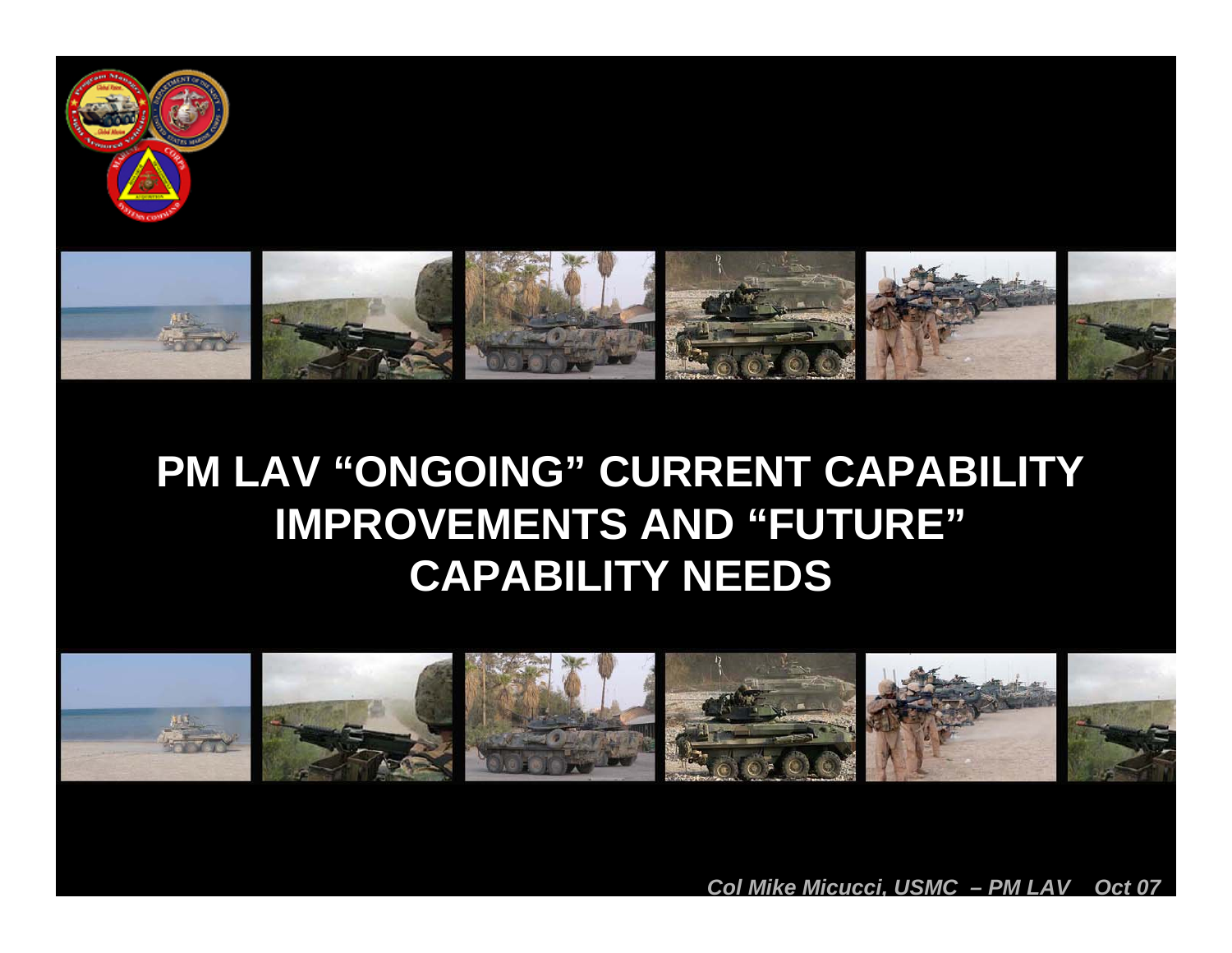### **PM LAV- ON GOING CAPABILITY IMPROVEMENTS**



*Col Mike Micucci, USMC – PM LAV Oct 07*